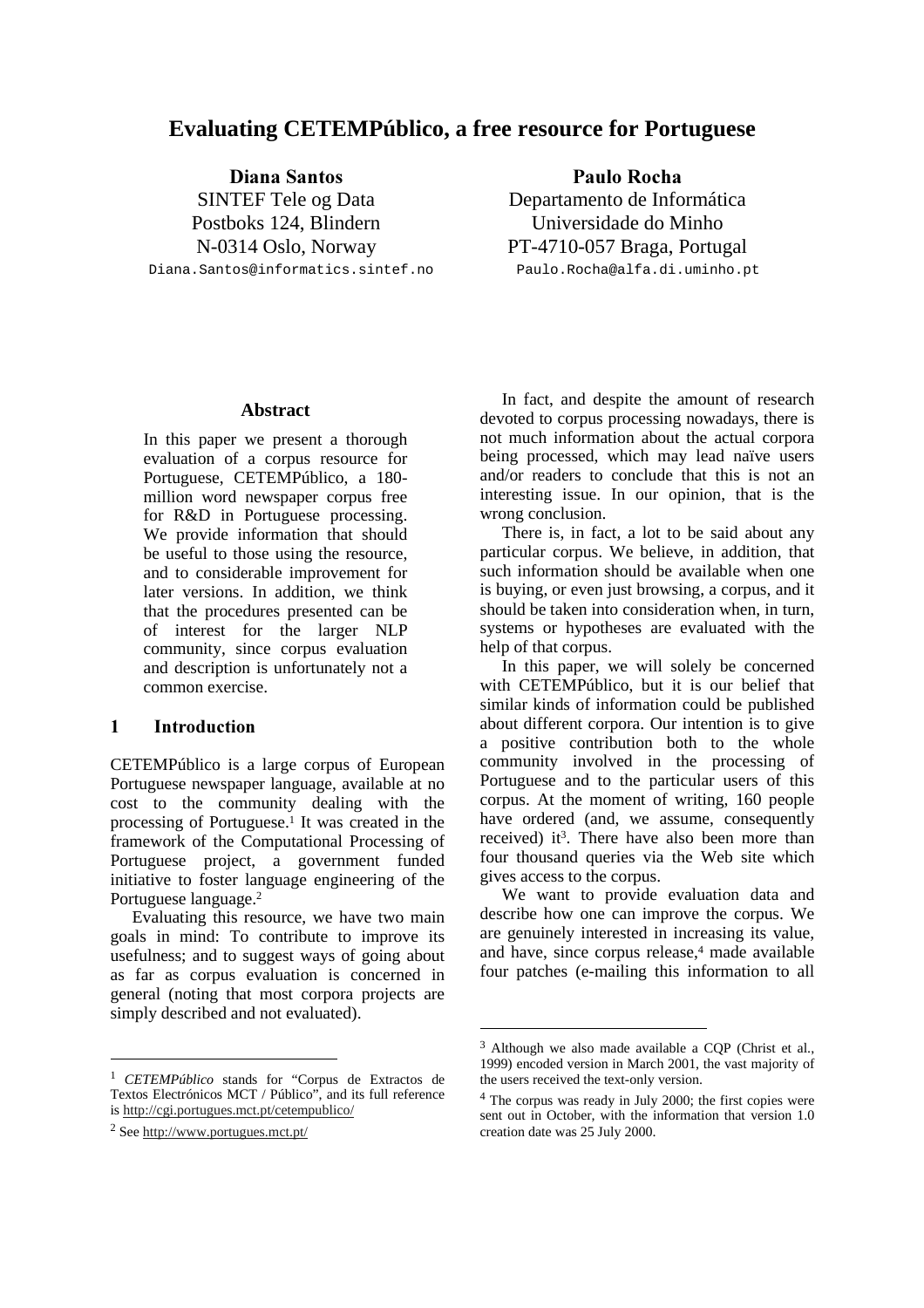who ordered the corpus). We have also tried to considerably improve the Web page.

We decided to concentrate on the evaluation of version 1.0, given that massive distribution was done of that particular version<sup>5</sup>. Web access to the corpus (Santos and Bick, 2000) will not be dealt with here. Note that all trivial improvements described here have already been addressed in some patch.

# 2 Short technical description

As described in detail in Rocha and Santos (2000) and also in the FAQ at the corpus Web page, CETEMPúblico was built from the raw material provided by the Portuguese daily newspaper *Público*: text files in Macintosh format, covering approximately the years 1991 to 1998, and including both published news articles and those created but not necessarily brought to print. These files were automatically tagged with a classification based on, but not identical to, the one used by the newspaper to identify sections, and with the semester the article was associated to. In addition, sentence separation, and title and author identification were automatically created. The texts were then divided in extracts with an average length of two paragraphs. These extracts were randomly shuffled (for copyright reasons) and numbered, and the final corpus was the ordered sequence of the extract numbers.

To illustrate the corpus in text format, we present in Appendix A an extract that includes all possible tags with the exception of <marca>.

# 3 General evaluation

1

We start by commenting on the distribution process, and then go on to analyse the corpus contents and the specific options chosen in its creation.

Let us first comment on the **distribution options**. While this resource is entirely free (one has just to register in a Web page in order to receive the corpus at the address of one's choice), several critical remarks are not out of place:

First of all, when publicizing the resource, it was not clear for whom the CD distribution was actually meant: Later on, we discovered that many traditional linguists ordered it just to find out that they were much better off with the online version.

Second, more accompanying information in the CD would not hurt, instead of pointing to a Web page as the only source: In fact, the assumption that everyone has access to the Web while working with CETEMPúblico is not necessarily true in Portugal or Brazil.

Finally, we did not produce a medium-size technical description; in addition to the FAQ on the Web page, we provided only a full paper (Rocha and Santos, 2000) describing the whole project, arguably an overkill.

About the **corpus contents**, several fundamental decisions can – and actually have, in previous conferences or by e-mail – be criticized, in particular the use of a single text source and the inclusion of sentence tags (by criteria so far not yet documented). Still, we think that both are easy to defend, since 1) the time taken in copyright handling and contract writing with every copyright owner strongly suggests minimizing their number. And 2) although sentence separation is a controversial issue, it is straightforward to dispose of sentence separation tags. So, this option cannot really be considered an obstacle to users. 6

We will concentrate instead on each annotation, after discussing the choice of texts and extracts.

## 3.1 Extract definition and choice

Looking at the final corpus, it is evident that many extracts should be discarded or, at least, rewritten. We tried to remove specific kinds of "text", namely soccer classifications, citations from other newspapers, etc., but it is still possible to detect several other objects of dubious interest in the resulting corpus.

In fact, using regular expression patterns of the kind "existence of multiple tabs in a line ending in numbers", we identified 5270 extracts having some form of classification, as well as 662 extracts with no valid content.

<sup>5</sup> We have no estimate of how many users have actually succeeded, or even tried, to apply the patches made available later on. We have just launched a Web questionnaire in order to have a better idea of our user community.

<sup>6</sup> Since extract definition is based on paragraph and not sentence boundary, the option of marking  $\langle s \rangle$  boundaries has no other consequences.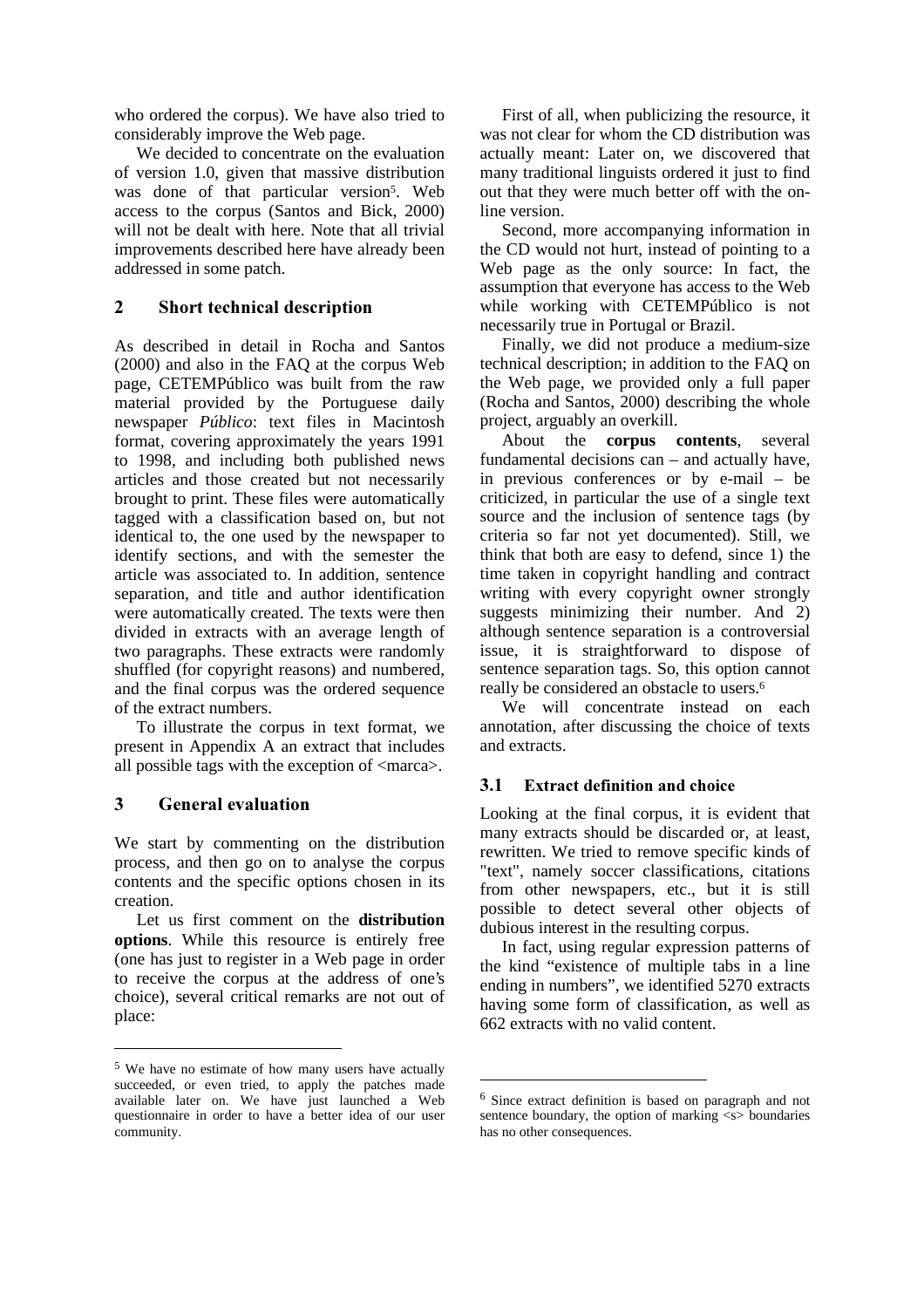Now, it is arguable that classifications of other sports (e.g., athletics and motor races), solutions to crossword puzzles, film and book reviews, and TV programming tables, just to name a few, should have been extracted on the same grounds presented for removing soccer. Our decision was obviously based on a question of extent. (Soccer results are much more frequent.) However, we now regret this methodological flaw and would like to clean up a little more (as done in the patches), or add back soccer results.

Another problem detected, concerning the extract structure, was our unfortunate algorithm of appending titles to the previous extract, just like authors, instead of joining them to the next extract. This means that 4.8% of the extracts end with a title in CETEMPúblico. (9.6% end with an author.)

## 3.2 Spurious repetitions

The worst problem presented by the CETEMPúblico corpus is the question of repeated material. (Incidentally, it is interesting to note that this is also a serious problem in searching the Web, as mentioned by Kobayashi and Takeda (1999).) Repeated articles <sup>7</sup> can be due to two independent factors:

- parallel editions of the local section of the newspaper in the two main cities of Portugal (Lisboa and Porto)
- later publication of previously "rejected" articles

In addition to manually inspecting rare items that one would not expect to appear more than a few times in the corpus (but which had higher frequency than expected), we used the following strategies to detect repeated extracts:

- 1. Record the first and last 40 characters of each extract, in a hash table, as well as their size in characters. Then fully compare only the repeated extracts under this criterion.
- 2. Using the Perl module MD5 (useful for cryptographical purposes), we attributed to each extract a checksum of 32 bytes, and recorded it in a hash table. Repeated extracts have the same checksum, but it is extremely unlikely that two different ones will.

-

The results obtained for exactly equal extracts are displayed in Table 1 for both methods.

Another related (and obviously more complicated) problem is what to do with quasiduplicates, i.e. sentences or texts that are almost, but not, identical. An estimate of the number of approximately equal extracts, obtained with the 40 character-method but with relaxed size constraints (10%) yields some further 15,665 possibly repeated extracts. It is not obvious whether one can automatically identify which one is the revised version, or even whether it is desirable to choose that one. We have, anyway, compiled a list of these cases, thinking that they might serve as raw material for studying the revision process (and to obtain a list of errors and their correction).

| Kind                                   | Different |                 | <b>Extracts to</b> |                 |
|----------------------------------------|-----------|-----------------|--------------------|-----------------|
|                                        | extracts  |                 | remove             |                 |
|                                        | 40chr     | MD <sub>5</sub> | 40chr              | MD <sub>5</sub> |
| twice                                  | 45,046    | 44,188          | 45,046             | 44,188          |
| 3 times                                | 1,493     | 1,401           | 2,986              | 2,802           |
| 4 times                                | 301       | 271             | 903                | 813             |
| 5 times                                | 68        | 63              | 272                | 252             |
| $6 - 10$                               | 83        | 81              | 552                | 548             |
| >11                                    | 31        | 31              | 643                | 880             |
| Total                                  | 47,022    | 46,035          | 50,402             | 49,483          |
| Table 1. Overview of exact duplication |           |                 |                    |                 |

# 3.3 Title and author identification

In the CETEMPúblico corpus, newspaper titles and subtitles, as well as author identifications, have been marked up as result of heuristic processing. In Rocha and Santos (2000), a preliminary evaluation of precision and recall for these tasks was published, but here we want to evaluate this in a different way, without making reference to the original text files.

Given the corpus, we want to address precision and error rate (i.e., of all chunks tagged as titles, how many have been rightly tagged?, and how many are wrong?). We reviewed manually the first 500 instances of  $lt>8$ , of which 427 were undoubtedly titles, a further 4 wrongly tagged authors, and at least 15 belonged to book or film reviews, indicating

<sup>7</sup> Repeated **sentences** can also occur in the lead and in the body of an article, and (in the opinion section) to highlight parts of an article.

 $8 \text{ In the } 15^{\text{th}}$  chunk of the corpus. This aparently naïve choice of test data does not bias evaluation, since the extracts are randomly placed in the corpus and do not reflect any order of time period or kind of text.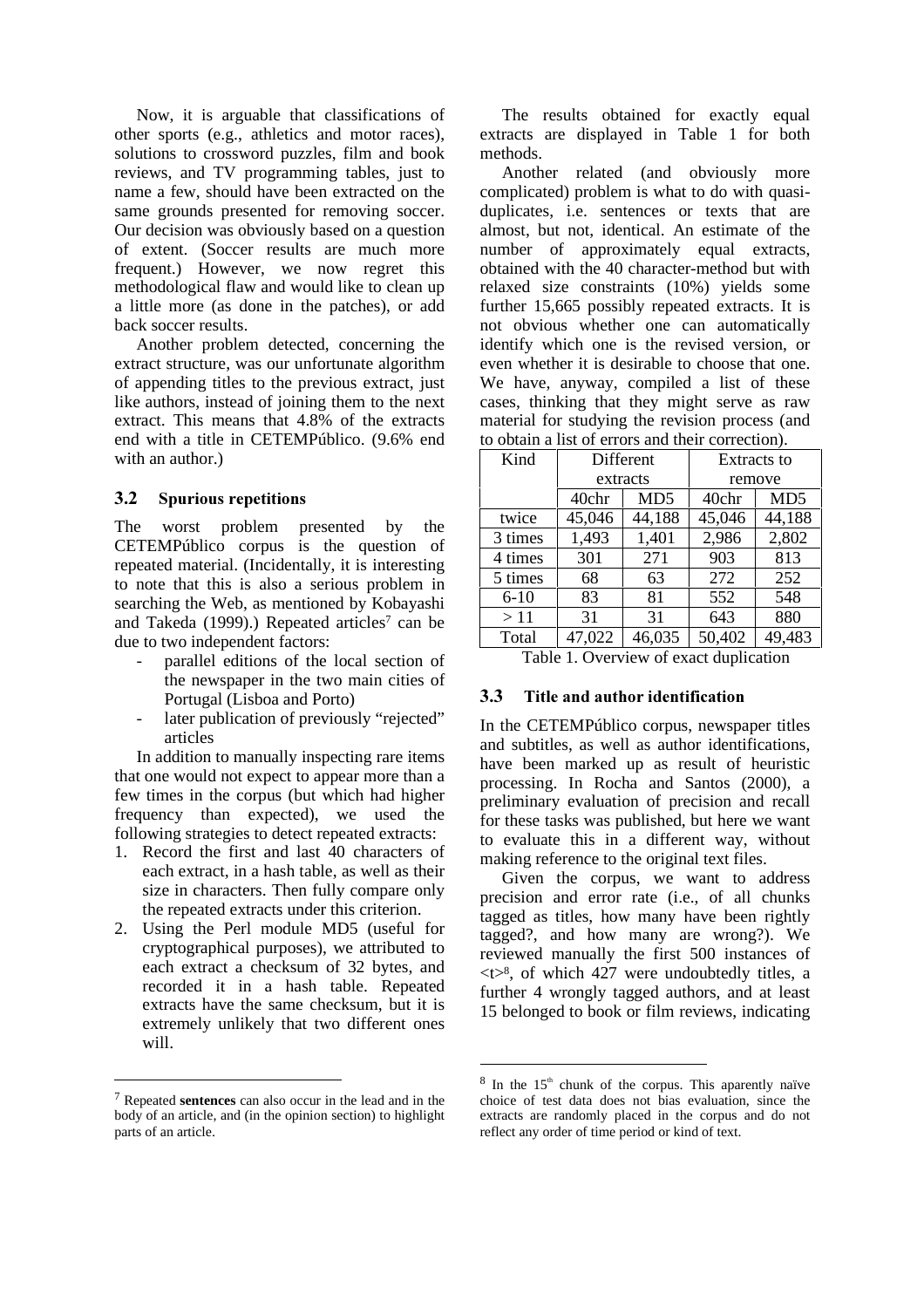title, author and publisher, or director and broadcasting date, etc.

We then looked into the following errorprone situation: After having noted that several paragraphs in a row including title and author tags were usually wrong (and should have been marked as list items instead), we looked for extracts containing sequences of four titles / authors and manually checked 200. The precision in this case was very low: Only 38% were correctly tagged. Of the incorrect ones, as much as 34% were part of book reviews as described above. This indicates clearly that we should have processed special text formats prior to applying our general heuristic rules.

Regarding recall, we did the following partial inspection: We noted several short sentences ending in ? or ! (a criterion to parse a text chunk as a full sentence) that should actually be tagged as titles. We therefore looked at 200 paragraphs with one single sentence ending in question or exclamation mark containing less than 8 words, and concluded that 41 cases (20%) could definitively be marked as titles, while no less than 85 of these cases where questions taken from interviews. Most other cases were questions inside ordinary articles.

As far as authors are concerned, the phrase *Leitor devidamente identificado* ("duly identified reader", used to sign reader's letters where the writer does not wish to disclose his or her identity) was correctly identified only in 78% of the cases (135 in 172). In 17% of the occurrences, it was wrongly tagged as title.

From a list of 500 authors randomly extracted for evaluation purposes, only 395 (79%) were unambiguously so, while 8 (1.5%) could still be considered correct by somehow more relaxed criteria. We thus conclude that up to 21% of the author tags in the corpus may be wrongly attributed, a figure much higher than the originally estimated 4%.

Among those cases, foreign names (generally in the context of film or music reviews, or book presentations) were frequently mistagged as authors of articles in Público, a situation highly unlikely and amenable to automatic correction. Figure 1 is an example.

a> Contos Assombrosos </a>

#### Figure 1. Wrong attribution of  $\langle a \rangle$  and  $\langle t \rangle$

#### **3.4** Sentence separation

In addition to paragraph separation coming from the original newspaper files, CETEMPúblico comes with sentence separation as an added-value feature.

Now, sentence separation is obviously not a trivial question, and there are no foolproof rules for complicated cases (Nunberg, 1990; Grefenstette and Tapainanen, 1994; Santos, 1998). So, instead of trying to produce other subjective criteria for evaluating a particularly delicate area, we decided to look at the amount of work needed to revise the sentence separation for a given purpose, as reported in section 4.2.

But we did some complementary searches for cases we would expect to be wrong whatever the sentence separation philosophy. We thus found 6,358 sentences initiated by a punctuation mark (comma, closing quotes, period, question mark and exclamation mark, respectively amounting to 4053, 410, 1607, 227 and 61 occurrences), as well as a plethora of suspiciously small sentences, cf. Table 2.

| Sentence | Number of | Error      |
|----------|-----------|------------|
| size     | sentences | estimation |
| one      | 14,783    | 100\%      |
| two      | 55,121    | 53%        |
| three    | 70.909    | 20%        |

Table 2. Too small sentences

Sentence separation marks some sentences as fragments ( $\leq s$  frag $\geq$ ); in addition, the  $\leq l$ i $\geq$ attribute was used to render list elements. We are not sure now whether it was worthwhile to have two different markup elements.

| $<$ s frag $>$ | 63,122  |
|----------------|---------|
| <li></li>      | 113,540 |
| <t></t>        | 687,720 |
| <ล>            | 263,269 |

Table 3. Number of cases of non-standard  $\langle s \rangle$ 

Finally, the sentence separation module also introduces the <marca> tag to identify metacharacters that are used for later coreference (eg. in footnotes). The asterisk "\*" was marked as such in CETEMPúblico, but not inside author or title descriptions, an undesirable inconsistency.

#### 3.5 Extraneous characters

<sup>&</sup>lt;a> Amazing Stories </a>

<sup>&</sup>lt;a> De Steven Spielberg </a>

<sup>&</sup>lt;t> Com Kevin Costner, Patrick Swayze e Sid Caesar </t>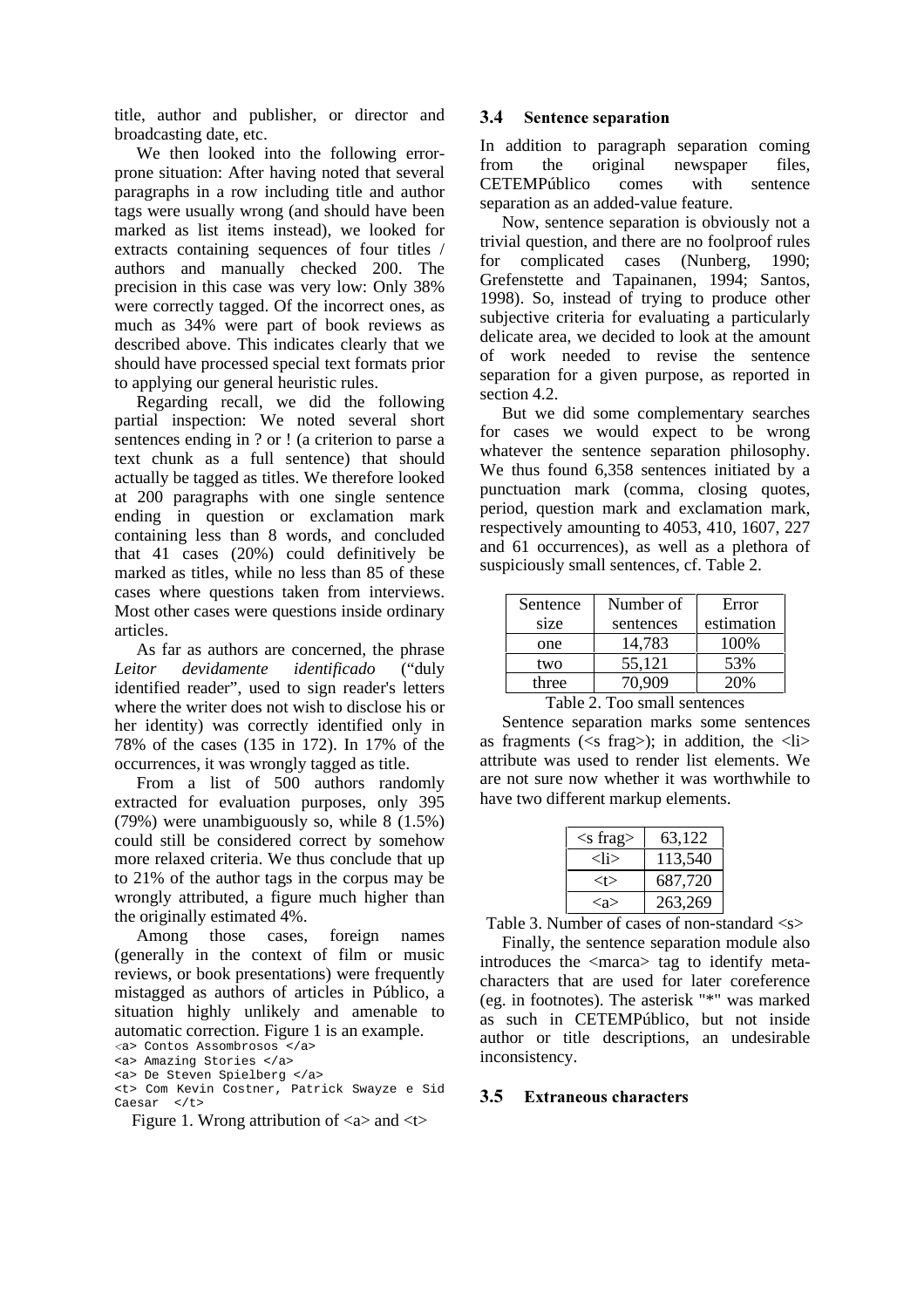An annoying detail is the amount of strange characters that have remained in the corpus after font conversion, such as non-Portuguese characters, hyphens, bullet list marking, and the characters < > instead of quotes.

It is straightforward to replace these with other ISO-8859-1 characters or combinations of characters, as was done with dashes and quotes. <sup>9</sup> Only the last line of Table 4 requires some care, since  $\acute{E}$  is a otherwise valid Portuguese character that should only be replaced a few times.

| Character              | Action              | Number |
|------------------------|---------------------|--------|
| Ð                      | non-breaking hyphen | 856    |
|                        | use oe              | 246    |
| tab stop               | remove/replace by   | 50,312 |
| control character      | eliminate extract   | 53,631 |
| character 0x95         | 7)                  | 40,665 |
|                        | use <:              | 1,283  |
|                        | use $\&$ gt;        | 1,232  |
| É                      | replace by          | 3,167  |
| <b>m</b> 1 1<br>$\sim$ |                     |        |

Table 4. Occurrence of extraneous chars

#### 3.6 Text classification

CETEMPúblico extracts come with a subject classification derived from (but not equal to) the original newspaper section. Due to format differences of the original files, only 86% of the extracts have some classification associated. The others carry the label ND (not determined).

We evaluate here this classification, since for half of the corpus article separation had to be carried out automatically and thus chances exist that errors may have crept in.

The first thing we did was to check whether repeated extracts had been attributed the same classification. Astonishingly, there were many differences: of the 47,002 cases of multiple extracts, 10,872 (23%) had different categories, even though only in 2% of the cases none of the conflicting categories was ND.

Another experiment was to look at wellknown polysemic or ambiguous items and see whether their meaning correlated with the kind of text it was purported to be in. We thus inspected manually several thousand concordances dealing with the following middle frequency words 10 : 201 occurrences of *vassoura* -

(broom; last vehicle in a bicycle race); 124 of *passador* (sieve; drug seller; emigrant dealer); 314 of *cunha* (wooden object; corruption device); 599 of *coxa* (noun thigh; adjective lame); 205 of *prego* (nail; meat sandwich; pawnshop); 145 of *garfo* (fork; biking); 5505 of *estrela* (star; filmstar; success); 375 of *dobragem* (folding; dubbing; parachuting and F1 term); 573 of *escravatura* (slavery).

We could only find two cases of firm disagreement with source classification (in the two last mentioned queries). This is not such a good result as it seems, though, since it can be argued that subject classification is too high level (society, politics, culture) to allow for definite results.

# 4 Corpus in use

The best way to evaluate a corpus resource is to see how well it fares regarding the tasks it is put to. We will not evaluate concordancing for human inspection, because we assume that this is a rather straightforward task for which CETEMPúblico is useful, especially because it requires direct scrutiny. Obviously, human inspection and judgement make the results more robust.

#### 4.1 Proper name identification

One of the authors developed proper name identification tools (Santos, 1999) prior to the existence of CETEMPúblico. We ran them on this corpus to see how they worked.

We proceeded in the following way: We inspected manually the first 1,000 proper names obtained from CETEMPúblico and got less then 4% wrong, i.e., over 96% precision.

| Size                      | Number |  |  |
|---------------------------|--------|--|--|
| One word                  | 26,518 |  |  |
| Two words                 | 15,512 |  |  |
| Two words and de          | 4,623  |  |  |
| Three words               | 2,132  |  |  |
| Three words and <i>de</i> | 2,354  |  |  |
| Four words                | 201    |  |  |
| Four words and <i>de</i>  | 583    |  |  |
| $\ge$ five words          | 359    |  |  |
| problems $11$             | 383    |  |  |

Table 5. Size distribution of proper nouns

<sup>9</sup> Note that it is not always possible to have a one-to-one mapping from MacRoman into ISO-8859-1.

<sup>10</sup> Glosses provided are not exhaustive.

<sup>11</sup> This category encompasses "deviant" proper names, mainly including foreign accents and numbers, irrespective of proper name length.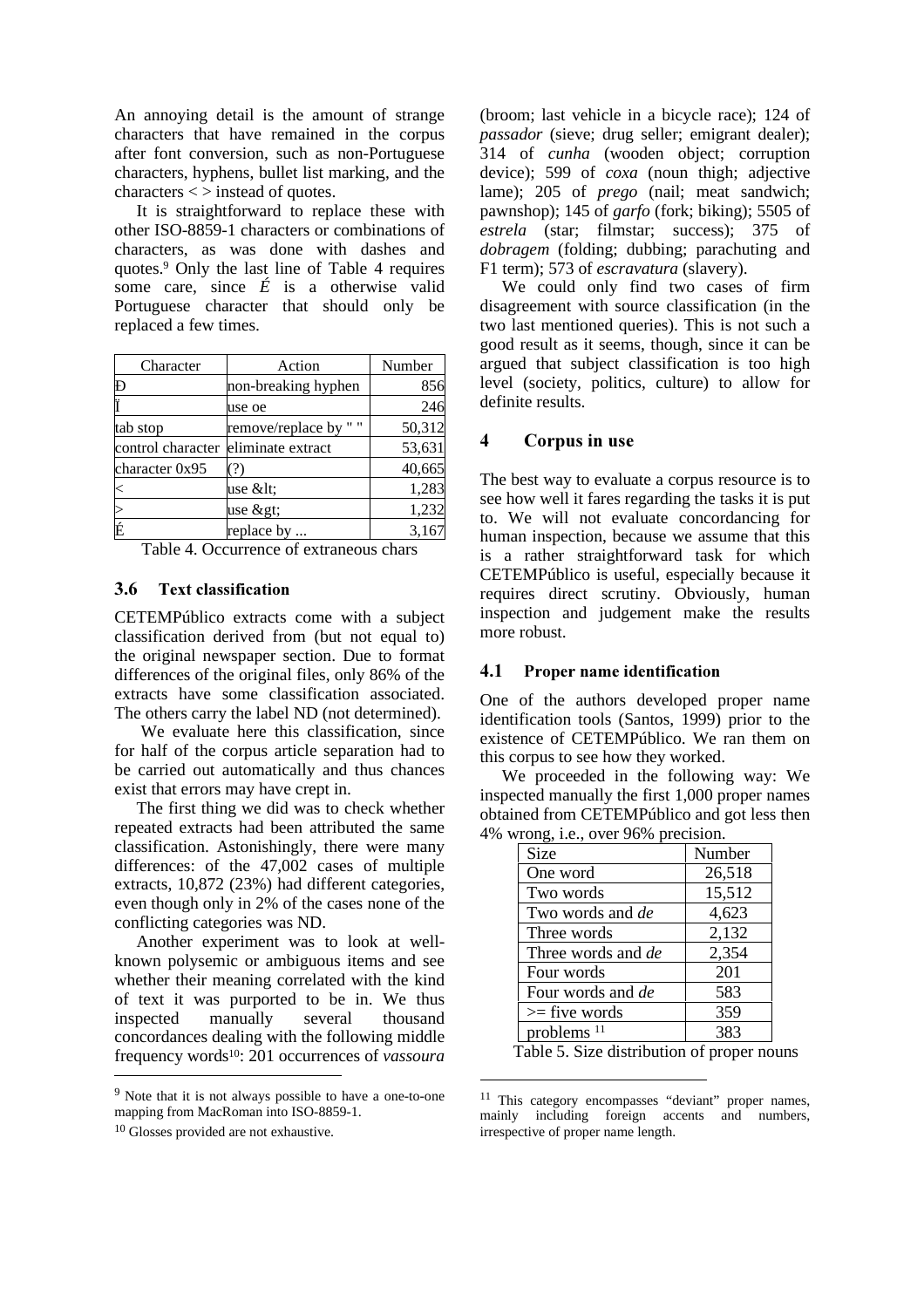Then, we computed the distribution of the 52,665 proper nouns identified by the program (23,401 types) on the first million words of the corpus as shown in Table 5, and inspected manually those 1,017 having a length larger or equal than four words. Of these 88% were correct and 6.5% were plainly wrong. Cases of merging two proper names and cases where it was easy to guess one missing (preceding or following) word accounted each for approximately 5% of the remaining instances.

While use of CETEMPúblico allowed us to uncover cases not catered for by the program, it also illuminated some potential 12 tokenization problems in the corpus, namely a large quantity of tokens ending in a dash (21,455 tokens, 6,458 types) or in a slash (7313 tokens, 4530 types), as well as up to 132,455 tokens including one single parenthesis (28,466 types).

## 4.2 Treebank building

The first million words of CETEMPúblico was selected for the creation of a treebank for Portuguese (Floresta Sintá(c)tica<sup>13</sup>), given that its use is copyright cleared and the corpus is free.

The treebank team engaged in a manual revision of the text prior to treebank coding, refining sentence separation with the help of syntactically-based criteria (Afonso and Marchi, 2001). We have tried to compute the amount of change produced by human intervention, which turned out to be a surprisingly complex task (Santos, 2001).

This one million words subcorpus contained 8,043 extracts. <sup>14</sup> Assuming that the first million is not different from the rest of the corpus, the results indicate an estimate of 17% of the corpus extracts in need of improvement.

Looking at sentences, 2,977 sentences of the 42,026 original ones had to be re-separated into 4,304 of the resulting 43,271. Table 6 displays an estimate of what was actually involved in the revision of sentence tags (percentages are relative to the original number of sentences).

-

The "Other" category includes changes among the tags  $\langle t \rangle$ ,  $\langle a \rangle$ ,  $\langle l \rangle$  and  $\langle s \rangle$ .

| $\cdots$                                      |             |            |  |
|-----------------------------------------------|-------------|------------|--|
| $\leq$ s>-addition                            | 1,481-1,872 | 3.52-4.24% |  |
| $\leq$ s>-removal                             | 612-115     | 1.46-2.65% |  |
| Other                                         | 550         | 1.3%       |  |
| Table 6. Revision of $\langle s \rangle$ tags |             |            |  |

### 4.3 Spelling checker evaluation

One of the first and most direct uses of a large corpus is to study the coverage, evaluate, and especially improve a spelling checker and morphological analyser.

Our preliminary results of evaluating Jspell (Almeida and Pinto, 1994) as far as type and token spelling is concerned are as follows: Among the 942,980 types of CETEMPúblico, 574,199 were not recognized by the current version of Jspell (60.4%), amounting to 3.07% of the size of the corpus. A superficial comparison showed that CETEMPúblico contains a higher percentage of unrecognized words, both types and tokens, than other Portuguese newspaper corpora. Numbers for a 1.5-million word corpus of *Diário do Minho* (a regional newspaper) and for a 4-million word corpus of a political party newspaper are respectively 26.5% and 25.41% unrecognized types and 2.26% and 1.67% unrecognized tokens. These numbers may be partially explained by *Público*'s higher coverage of international affairs, together with its cinema and music sections, both bringing an increase in foreign proper names<sup>15</sup>.

| Description                            | Tokens | <b>Types</b> |
|----------------------------------------|--------|--------------|
| Foreign first names                    | 130    | 125          |
| Portuguese first names                 | 19     | 16           |
| Foreign surnames                       | 216    | 208          |
| Portuguese surnames                    | 35     | 34           |
| Foreign organizations                  | 50     | 45           |
| Portuguese organizations               | 26     | 23           |
| Foreign geographical <sup>16</sup>     | 48     | 48           |
| Portuguese geographic                  | 28     | 28           |
| acronyms                               | 81     | 77           |
| foreign words                          | 171    | 161          |
| Portuguese foreign words <sup>17</sup> | 26     | 25           |

<sup>&</sup>lt;sup>15</sup> The percentage of unrecognized tokens varies from 4.8% for culture to 2.0% for society extracts.

1

<sup>&</sup>lt;sup>12</sup> Different tokenizers may have different strategies, but we assume that these will be hard cases for most.

<sup>13</sup> See http://cgi.portugues.mct.pt/treebank/.

<sup>14</sup> Numbered from 1 to 8067, since version 1.2 was used, and therefore 24 invalid extracts had been already removed. In addition, the treebank reviewers considered that further 129 should be taken out.

<sup>16</sup> We classify as Portuguese or foreign the word, not the location: thus, *Tanzânia* is a Portuguese word.

<sup>&</sup>lt;sup>17</sup> That is, words routinely used in Portuguese but which up to now have kept a distinctly foreign spelling, such as *pullover*.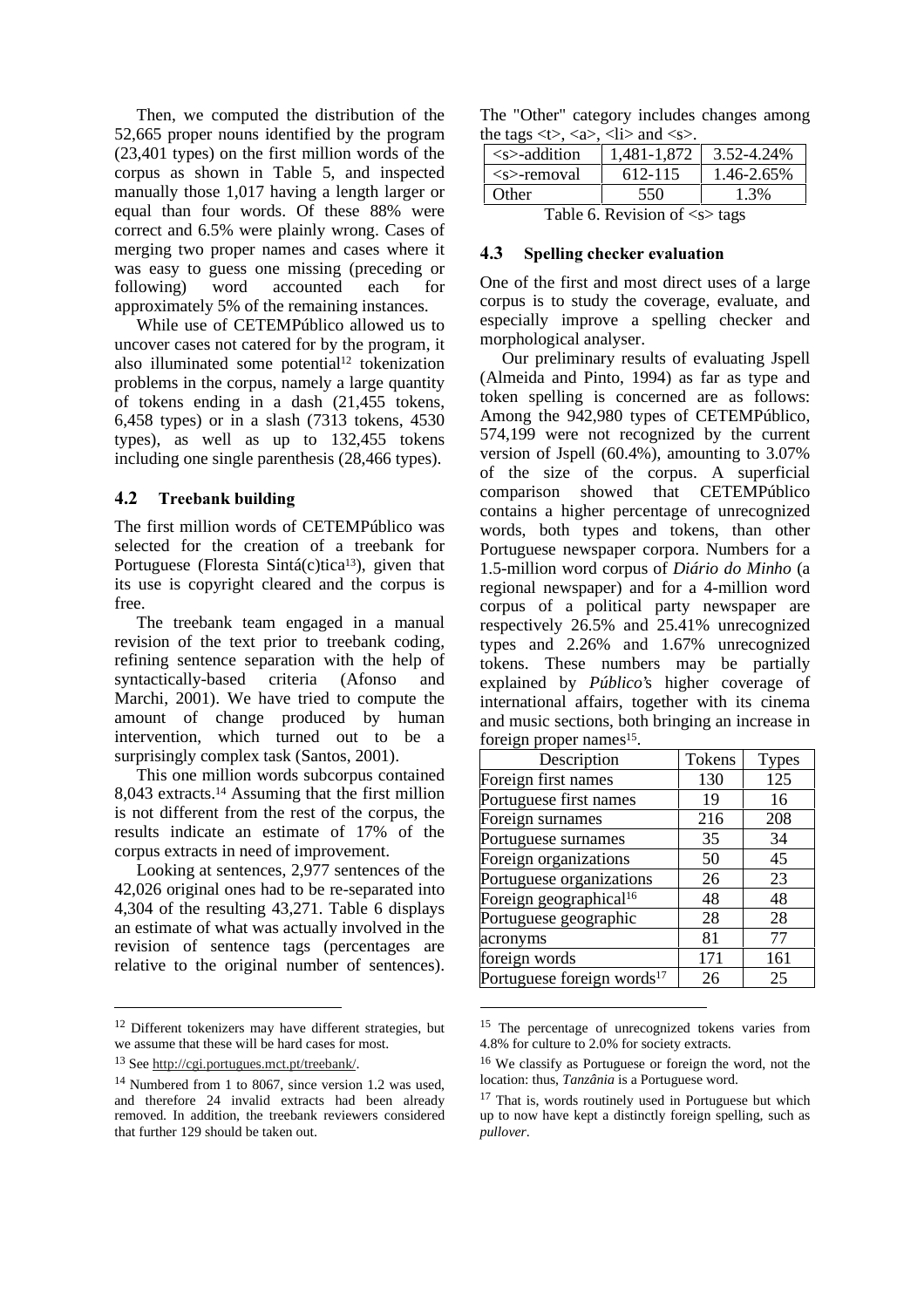| words missing in dict.            | 101   | 98  |
|-----------------------------------|-------|-----|
| incorrectly spelled <sup>18</sup> | 36    | 36  |
| <b>lothers</b>                    | 33    | 32  |
| total                             | 1,000 | 956 |

Table 7. Distribution of "errors"

We investigated the "errors" found by the system, to see how many were real and how many were due to a defficient lexical (or rule) coverage. Table 7 shows the distribution of 1,000 "errors" randomly obtained from the  $12<sup>th</sup>$ corpus chunk.

The absolute frequencies of the most common spelling errors in CETEMPúblico is another interesting evaluation parameter. Applying Jspell to types with frequency  $> 100$ (excluding capitalized and hyphenated words), we identified manually the "real" errors. Strikingly, all involved lack or excess of accents. The most frequent appeared 840 times (*juíz*), the second one (*saíu*) 659, and the third (*impôr*) had 637 occurrences. Their correctly spelled variants (*juiz*, *saiu*, *impor*) appeared respectively 11896, 9892 and 5125 times.

## 5 Comparison with other corpora

One can find excellent reports on the difficulties encountered in creating corpora (see e.g. Armstrong et al. (1998) and references therein), but it is significantly rarer to get an evaluation of the resulting objects. It is thus not easy to compare CETEMPúblico with other corpora on the issues discussed here.

For example, it was not easy to find a thorough documentation of BNC<sup>19</sup> problems (although there is a mailing list and a specific email address to report bugs), nor is similar information to be found in distribution agencies' (such as LDC or ELRA) Web sites.

It is obviously outside the scope of the present paper to do a thorough analysis of other corpora as well, but our previous experience shows that it is not at all uncommon to experience problems with characters and fonts, repeated texts or sentences, rubbish-like sections, wrong markup and/or lack of it. All this independently of corpora being paid and/or distributed by agencies supposed to have

1

performed validation checks. The same happens for corpora that have been manually revised.

As regards sentence separation, Johansson et al. (1996) mention that proofreading of the automatic insertion of <s>-units was necessary for the ENPC corpus, but they do not report problems of human editors in deciding what an  $\langle$ s $>$ should be. Let us, however, note that ENPC compilers were free to use an <omit> tag for complicated cases and, last but not least, were not dealing with newspaper text.

# 6 Concluding remarks

This paper can be read from a user's angle as a complement to the documentation of the CETEMPúblico corpus. In addition, by showing several simple forms of evaluating a corpus resource, we hope to have inspired others to do the same for other corpora.

While the work described in this paper already allowed us to publish several patches, improve our corpus processing library and contribute to new versions of other people's programs, namely Jspell, our future plans are to do more extensive testing using more powerful techniques (e.g. statistical) to investigate other problems or features of the corpus. In any case, we believe that the work reported in this paper comes logically first.

## **Acknowledgements**

We are first of all grateful to the *Público* newspaper (especially José Vítor Malheiros, the responsible for the online edition) for making this resource possible. We thank José João Dias de Almeida for several suggestions, the team of Floresta Sintá(c)tica for their thorough revision of the first million words, Stefan Evert for invaluable CQP support, and Jan Engh for helpful comments.

# **References**

<sup>&</sup>lt;sup>18</sup> Including one case of lack of space between two words, *suacontribuição*.

<sup>19</sup> British National Corpus. http://info.ox.ac.uk/bnc/

Susana Cavadas Afonso and Ana Raquel Marchi. 2001. Critérios de separação de sentenças/frases, cgi.portugues.mct.pt/treebank/CriteriosSeparacao. html

J.J. Almeida and Ulisses Pinto. 1994. Jspell – um módulo para análise léxica genérica de linguagem natural. Actas do Congresso da Associação Portuguesa de Linguística (Évora, 1994), www.di.uminho.pt/~jj/pln/jspell1.ps.gz.